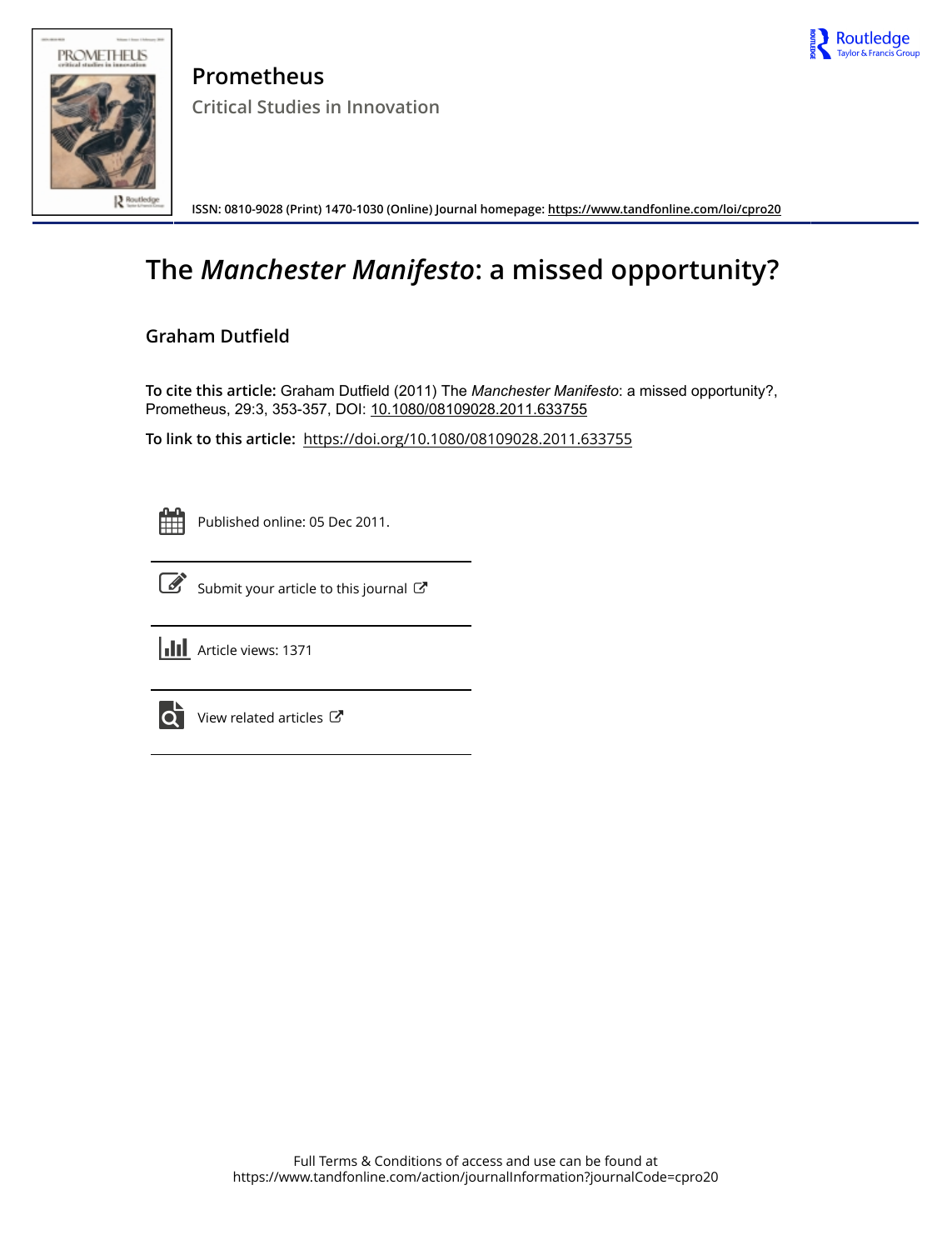### **RESPONSE**

## The Manchester Manifesto: a missed opportunity?

Graham Dutfield\*

Law School, University of Leeds, Leeds, UK

Graham Dutfield is professor of international governance at Leeds, research affiliate of the Intellectual Property Law and Technology Program at York University, Toronto, and adjunct professor at the Center for Studies of Intellectual Property Rights at Zhongnan University of Economics and Law, Wuhan. His research on intellectual property crosses several disciplines, including law, history, politics, economics and anthropology.

The proposition paper on the ownership of science consists of an introduction to the Manchester Manifesto, the Manifesto itself, and some responses to criticisms of it made by others. It is highly critical of the status quo in relation to intellectual property rights, presumably from the position of the non-commercial scientist, the socially aware economist, and of intellectual property rights (IPR)-sceptical academics and non-government organisations, of which there are now quite a few.

I consider myself to be a fellow traveller. Had I been asked to endorse the Manchester Manifesto, I would most probably have done so out of solidarity (in which case, I would of course have had to decline the Prometheus Editor's invitation to comment on it). It does raise perfectly legitimate concerns about how the pursuit of profit and the aggressive assertion of IPR-based business models can run counter to public interest goals, produce drag effects on innovation, block flows of scientific information, and prevent access to socially-beneficial products, such as medicines for the poor – albeit without (rather unscientifically, one might suggest) citing any evidence, a word that barely features at all in the proposition paper and is nowhere to be found in the Manifesto itself.

For my part, I have for long criticised the unfairness and hypocrisy that afflict many of the international IPR rule-making processes (Dutfield, 2006a). I have also criticised the way that the European Union and the United States government selfservingly impose their rules on other countries while subserviently accepting whatever those business sectors they listen to claim is good IPR law and policy and ignoring sophisticated evidence-based studies and reports advising them to do otherwise. Take, for example, the sound recording right in Europe. The Gowers Review of Intellectual Property, commissioned by the UK Treasury, recommended that the 50 year term of this right be retained (Gowers Review, 2006), a view that was informed by a detailed economic study by the University of Cambridge, which found that

ISSN 0810-9028 print/ISSN 1470-1030 online

http://dx.doi.org/10.1080/08109028.2011.633755

http://www.tandfonline.com

<sup>\*</sup>Email: g.m.dutfield@leeds.ac.uk

2011 Graham Dutfield

All views and opinions expressed in this article are the views of the author and are not the views of Taylor & Francis, its agents and its licensors.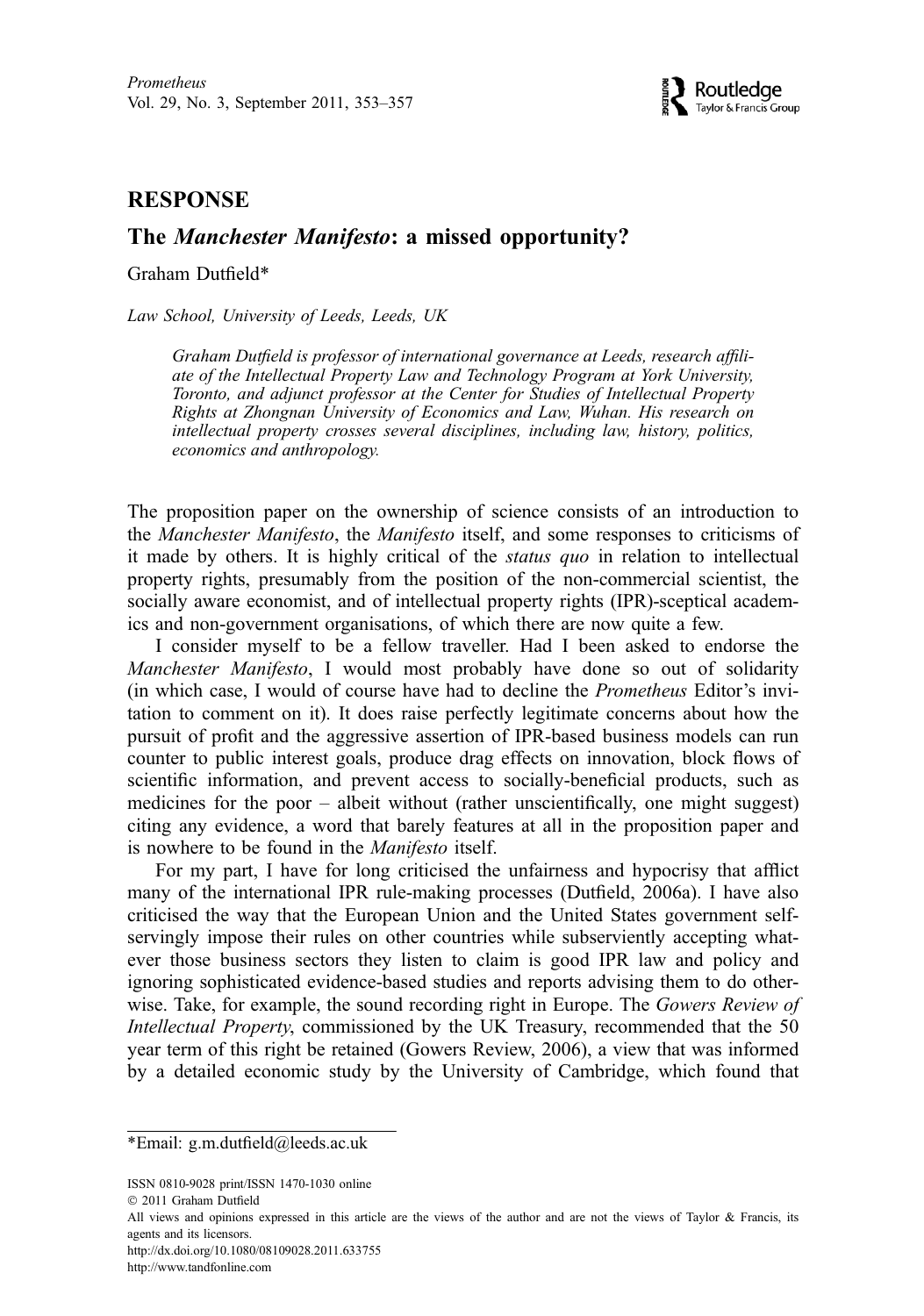recording artists would benefit only a little from extension, while the costs to society would be quite substantial and few if any incentives for future creativity would ensue (Centre for Intellectual Property and Information Law,  $2006$ ).<sup>1</sup> I have also raised doubts about the extension of patent law to types of 'invention' that ought probably to remain beyond its scope (Dutfield, 2010, 2012). So, I am naturally predisposed to sympathise with the article's rather negative perspective on IPR.

However, I would have had to qualify my support with serious reservations. While I have nothing but respect for the authors of the *Manifesto* – and those who have endorsed it, many of whose names I recognise – overall it is a surprisingly poorly prepared document. A cynic might summarise the paper – including the Manchester *Manifesto – thus:* 'IPR (for which, read 'patents') isn't working. This is bad for science, the public, and for technological innovation; it's not fair, and here are a few commonly expressed reasons why. It doesn't have to be like this (that is, we are not against IPR *per se*). We know something needs to be done. We can reform the system, but we really need alternatives. We don't know what these might look like, but here are a few principles and policy considerations we need to think about.'

We have been here before – many times. Indeed, some of us have gone well beyond this (see, for example, Knowledge Ecology International, 2005; Royal Society for the Encouragement of Arts, Manufactures and Commerce, 2006, 2010). Do we need another well-meaning statement that reiterates the critical point of view, but evinces little real understanding of intellectual property rights, provides no practical prescriptions other than some fairly bland principles, and adds little of substance to debates on IPR, debates that we have now had for several years and which, as I have just suggested, have made some good progress?

Who owns science is a good challenging question that should provoke much needed discussion, including a clear statement of the problem, its causes, and what we should do to resolve it. Despite being associated with two prominent and justlycelebrated Nobel Laureates and public intellectuals, John Sulston and Joseph Stiglitz, and involving '40 leading scientists and ethicists from across Britain' in its drafting (Manchester University, 2008), the result is disappointing.

For advocates of change, the proclamation of declarations, manifestos and similar public statements must be clear in purpose, carefully targeted, and the texts themselves need to be persuasive and authoritative. Ideally, they should also be brief, leaving more detailed coverage, perhaps, to a background paper. If they are to advocate evidence-based policymaking, as they surely should, they must themselves be evidence based; or else, the assertions made need to be readily defendable by reference to published evidence whether or not there is space to cite the relevant literature, which there will probably not be. In my view, evidence for all the specific criticisms made in the Manifesto varies from the abundant to the inconclusive, and in most cases, there is at least some reasonably sound evidence to the contrary. One just does not feel confident that each of the writers had the evidence at her or his fingertips while they were assembling the text and making such bold statements.

Moreover, reading the *Manchester Manifesto* leads one to wonder to whom exactly it is being addressed, other than those who are already so convinced that the IPR system is in a bad state and that business unduly controls the scientific agenda and the results and applications of scientific research that we do not need further evidence. In truth, the *Manifesto's* vague and occasionally contradictory language offers very little coherence concerning the role of IPR in the ownership of science, or indeed what scientific *ownership* actually entails.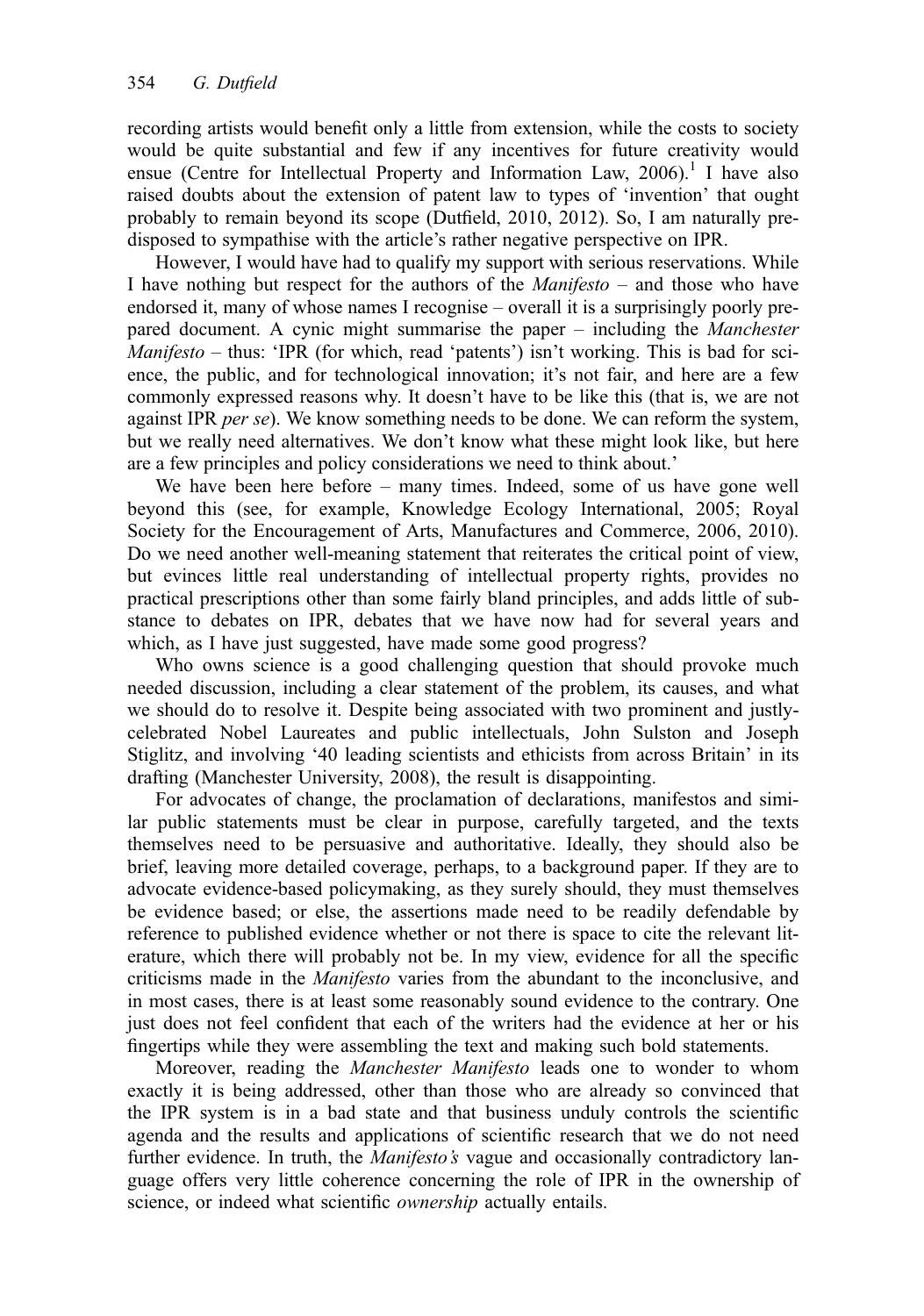This may seem harsh. However, close examination of the text amply justifies such negativity. Given its central position, we might as well start with the use of the term 'intellectual property rights', which in the Manifesto is just another way to say 'patents'. There is obviously much more to IPR than patents: trade secrets and copyright are directly relevant. Nonetheless, the critique appears to focus entirely on patent issues. This is particularly problematic given that copyright is so obviously relevant to control over scientific information, including access.

A more comprehensive response to the question of who owns science in its broadest sense, which to the authors of the Manifesto includes technology and innovation, would involve a whole set of other issues. These would include the rules governing ownership of intellectual property arising from scientific work carried out by employees in the public and private sectors; the potentially distorting impacts of the UK government's recent insistence that research should have a demonstrable 'impact', which implicitly denigrates blue-sky research; and restrictions on access to scientific information caused by the high prices of journals and the requirement of many journals that authors assign copyright or grant permanent exclusivity to the publishers. (I wonder how many of us have had the experience of publishers demanding both our signature on their standard form assigning them copyright when sent the proofs to check). It might also have been relevant to have referred to the problem of scientific articles published in respectable journals being written by ghost-writers paid by drug companies, in effect to endorse their products while downplaying safety issues (Ross *et al.*, 2008; Singer, 2009). (For a useful discussion on the conflicts between scientific integrity and commercial imperatives including the pursuit of intellectual property protection in the United States setting, see Krimsky (1999, 2003)). Allegedly, some individuals have lent their names to these articles despite having had nothing to do with the work being reported, and little if anything to do with the actual writing. In so doing, the papers acquire a fraudulent veneer of objectivity. If that is not a disturbing example of science being corrupted by the pursuit of profit to the detriment of the public and the integrity of professional science, one wonders what is. It goes without saying that playing fast and loose with authorship is a copyright issue, albeit not just a copyright issue. By construing 'ownership' and 'science' so broadly, the *Manifesto* is attempting to say at lot. In reality, it does not tell us very much.

As for overall clarity and coherence, one could say much about the paper and the Manifesto's shortcomings. It is counter-productive to nit-pick such a worthy effort and so I will be brief. A key problem is that while much of the proposition paper is critical of 'the current system of ownership and management of science and innovation' (also referred to as 'the current dominant model of innovation and commercialisation of science') as if there is a single system or model, it is never defined properly. It is just assumed on balance to be a bad thing because of the availability and exploitation of 'strong IPR'.

The global dynamics subsection is confusing. Given the historical record and taking into account the self-evident importance of imitation in the learning process, it follows that developing countries should have some freedom to tailor their IPR laws and regulations to fit their circumstances (Dutfield and Suthersanen, 2005). Accordingly, legal and regulatory harmonisation with the rich nations should be undertaken, if at all, with extreme caution. One size is very unlikely to fit all.<sup>2</sup> The analysis up to this subsection is entirely consistent with this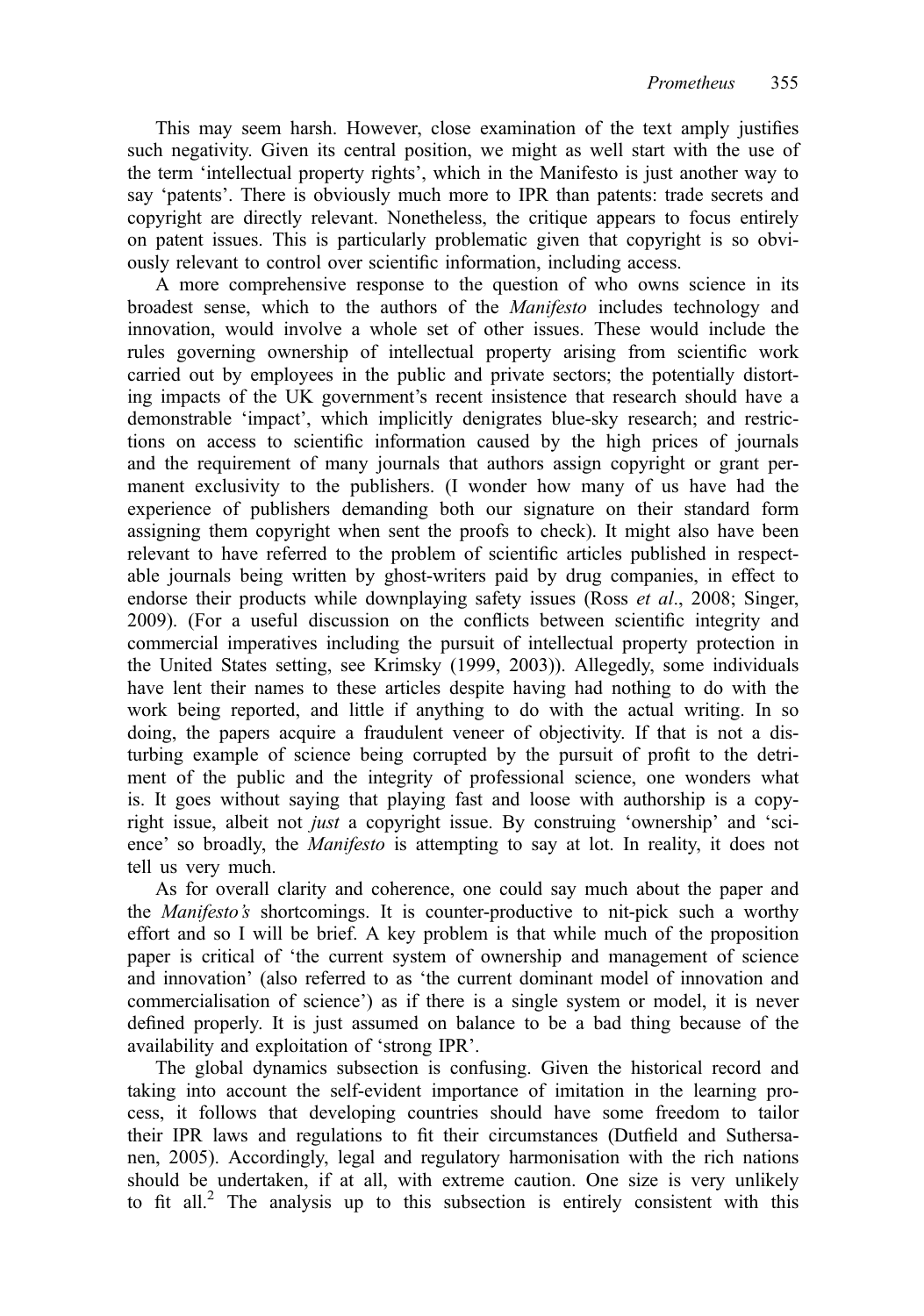argument. And yet, this part of the Manifesto is quite ambiguous on the matter. At one point, it appears to criticise diversity in national regulation of innovation as if harmonisation is preferable. It also identifies as a problem that international regulation promotes pursuit of national interests. One would have supposed the current international IPR regime makes it *too difficult* for many developing countries to promote their national interests and that this, and not the opposite, is a failing.

The *Manifesto* is a disappointment, especially given the high standing of those involved. But that is not all. In my view, it may also threaten to undermine the credibility of those of us who do feel we have very sound reasons for finding the current patent and copyright systems and their usage by business to be unbalanced, unfair, and detrimental to scientific openness and to the development of applied science that is oriented towards public interest goals.

#### **Notes**

- 1. For a list of other academic critiques, see http://www.cippm.org.uk/copyright\_term. html. In September 2011, the European Council ignored these evidence-based criticisms of extension and agreed by a majority decision to prolong the term to 70 years.
- 2. Here, I should declare an interest: I have for long been actively opposed to the substantive international harmonisation of patent law (see Dutfield, 2006b).

#### References

- Centre for Intellectual Property and Information Law (2006) Review of the Economic Evidence Relating to an Extension of the Term of Copyright in Sound Recordings, University of Cambridge, available from http://www.cipil.law.cam.ac.uk/policy\_documents/gowers\_cipilreport.pdf [accessed October 2011].
- Dutfield, G. (2006a) '"To copy is to steal": TRIPS, (un)free trade agreements and the new intellectual property fundamentalism', Journal of Information, Law and Technology, 1.
- Dutfield, G. (2006b) Patents and Development: Exclusions, Industrial Application and Technical Effect, paper presented at the WIPO Open Forum on the Draft Substantive Patent Law Treaty, Geneva, 1–3 March, available from http://www.wipo.int/meetings/en/2006/scp of ge 06/ scp\_of\_ge\_06\_inf1.html [accessed October 2011].
- Dutfield, G. (2010) 'Who invents life blind watchmakers, intelligent designers or genetic engineers?', Journal of Intellectual Property Law and Practice, 5, 7, pp.531–40.
- Dutfield, G. (2012) '"The genetic code is 3.6 billion years old: it's time for a rewrite": Questioning the metaphors and analogies of synthetic biology and life science patenting' in A. Lever (ed.) New Frontiers in the Philosophy of Intellectual Property, Cambridge University Press, Cambridge, UK.
- Dutfield, G. and Suthersanen, U. (2005) 'Harmonisation or differentiation in intellectual property protection? The lessons of history', Prometheus, 23, 2, pp.131–47.
- Gowers Review (2006) Gowers Review of Intellectual Property, HMSO, Norwich, UK.
- Knowledge Ecology International (2005) Draft Treaty on Access to Knowledge, London, available from http://www.cptech.org/a2k/ [accessed October 2011].
- Krimsky, S. (1999) 'The profit of scientific discovery and its normative implications', Chicago-Kent Law Review, 75, pp.15–39.
- Krimsky, S. (2003) Science in the Private Interest: Has the Lure of Profits Corrupted Biomedical Research?, Rowman & Littlefield, Lanham, MD.
- Manchester University (2008) 'Nobel duo ask: "Who owns science?"', Manchester University, available from http://www.manchester.ac.uk/aboutus/news/display/?id=3805 [accessed October 2011].
- Ross, J., et al. H. (2008) 'Guest authorship and ghostwriting in publications related to rofecoxib: a case study of industry documents from rofecoxib litigation', Journal of the American Medical Association, 299, 15, pp.1800–12.